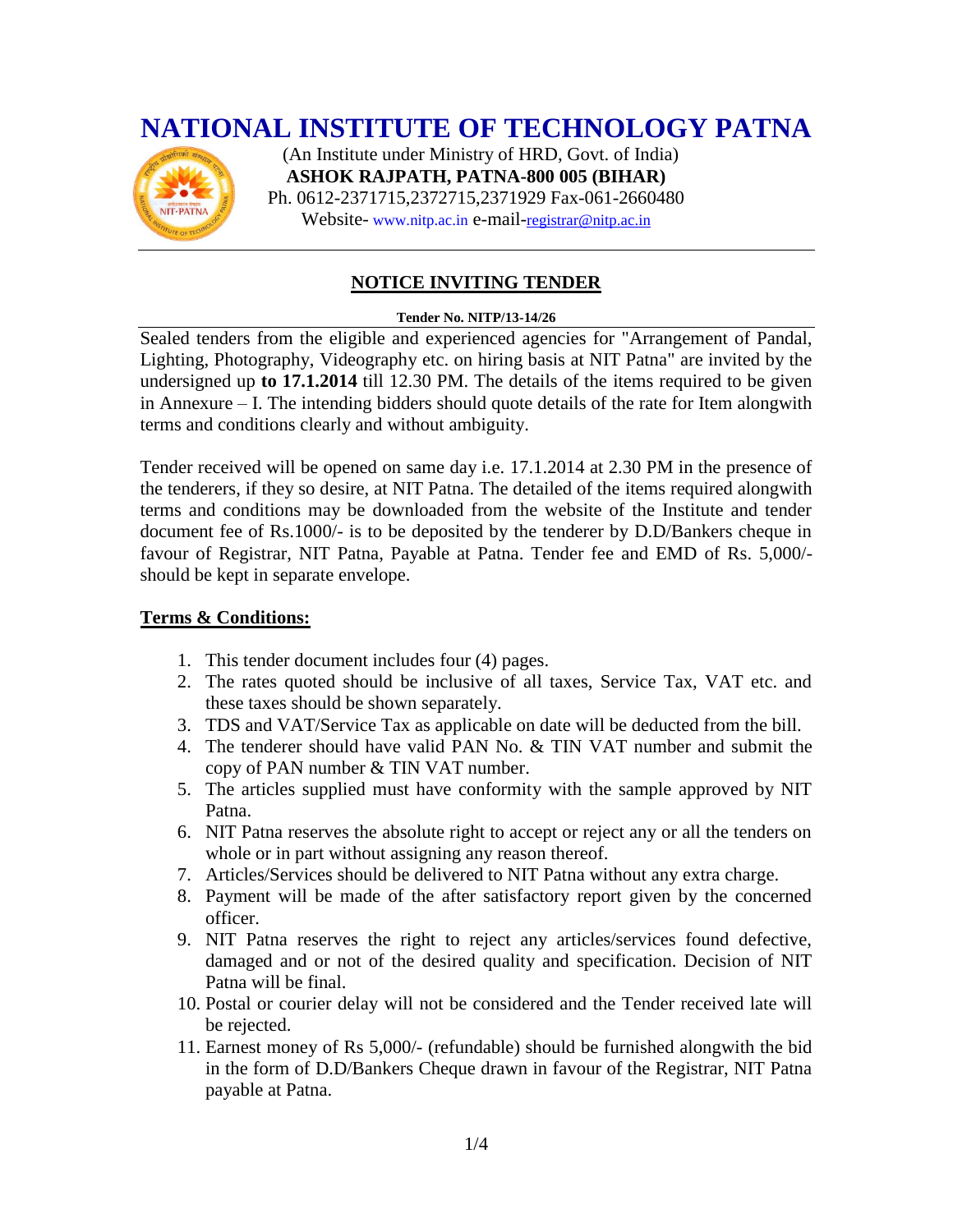- 12. Security deposit/E.M. can be forfeited in case of non completion/part completion /delayed completion of supply unless permitted in writing by NIT Patna.
- 13. No escalation in respect of raw material, labour, custom duties, freight etc. will be allowed in any shape.
- 14. The bids shall be submitted in three envelopes, viz. i) Tender fee Rs.1000/- and EMD Rs.5,000/- should be in the form of Account payee Demand Draft/Bankers' Cheque in favour of Registrar, NIT Patna payable at Patna. ii) Technical bid and iii) Financial bid. Technical bid should contain papers regarding proof of registration, proof of Service Tax/Sales Tax/VAT, copy of I.T, PAN and work experience of similar type of works. Financial bid should contain duly filled up Annexure-I indicating supply price. The above three envelopes may be signed & sealed by the bidder separately duly super-scribed Tender/EMD fee, Technical bid and Financial bid respectively and these three sealed envelopes are to be put in a bigger cover which should also be signed & sealed and duly super-scribed. "Bid for Arrangement of Pandal, Lighting, Photography, Videography etc. on hiring basis at NIT Patna" vide Tender No. NITP/13-14/26". A bidder who submits more than one bid shall be disqualified.

**Registrar**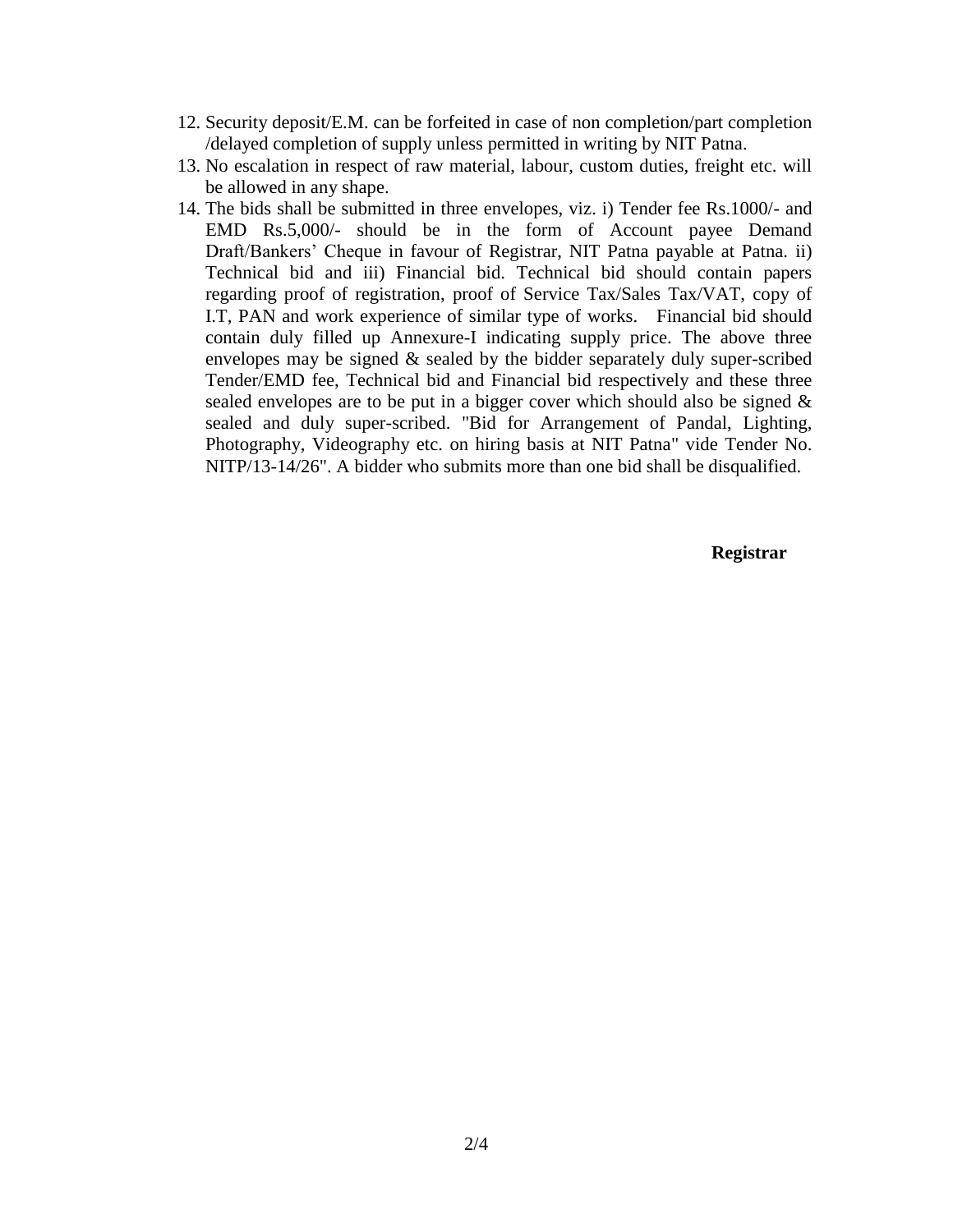### **NATIONAL INSTITUTE OF TECHNOLOGY PATNA**



 (An Institute under Ministry of HRD, Govt. of India) **ASHOK RAJPATH, PATNA-800 005 (BIHAR)**

# **NOTICE INVITING TENDER**

**Tender No. NITP/13-14/26**

## **ANNEXURE – I**

| שוט באוטאורו ו |                                              |                  |                                       |             |  |  |  |  |
|----------------|----------------------------------------------|------------------|---------------------------------------|-------------|--|--|--|--|
| <b>Sl. No.</b> | <b>PARTICULAR</b>                            | <b>DAY</b>       | <b>DESCRIPTION</b>                    | <b>RATE</b> |  |  |  |  |
| $\mathbf{1}$   | <b>PANDAL</b>                                | 6 Days           |                                       |             |  |  |  |  |
|                | <b>CEILING</b>                               |                  | $(120 \text{ft} \times 60 \text{ft})$ |             |  |  |  |  |
|                | <b>SIDEWALL</b>                              |                  | $(2ft x 120ft x15ft +$<br>60ft x15ft) |             |  |  |  |  |
|                | <b>STAGE</b>                                 |                  | (30ft x 20ft)                         |             |  |  |  |  |
|                | <b>GREEN ROOM</b>                            |                  | (2ft x 15ft x 20ft)                   |             |  |  |  |  |
| $\overline{2}$ | <b>CARPET</b>                                | 6<br><b>DAYS</b> |                                       |             |  |  |  |  |
|                | <b>PANDAL</b>                                |                  | $(120 \text{ft} \times 60 \text{ft})$ |             |  |  |  |  |
|                | <b>STAGE</b>                                 |                  | (30ft x 20ft)                         |             |  |  |  |  |
|                | <b>GREEN ROOM (2 SIDE)</b>                   |                  | (2ft x 15ft x 20ft)                   |             |  |  |  |  |
| 3              | VIP SOFAS(WOODEN<br>SET)                     | 6<br><b>DAYS</b> | 3 SETS                                |             |  |  |  |  |
| $\overline{4}$ | <b>VIP CHAIRS</b>                            | 6<br><b>DAYS</b> | <b>25 CHAIRS</b>                      |             |  |  |  |  |
| 5              | PLASTIC CHAIRS                               | 6<br><b>DAYS</b> | 100 CHAIRS                            |             |  |  |  |  |
| 6              | <b>CENTER</b><br>TABLE(WOODEN)               | 6<br><b>DAYS</b> | 2 TABLES                              |             |  |  |  |  |
| $\tau$         | <b>CENTER TABLE(GLASS)</b>                   | 6<br><b>DAYS</b> | 1 TABLES                              |             |  |  |  |  |
| 8              | <b>RAMP</b>                                  | 6<br><b>DAYS</b> | $10$ ft x 6ft                         |             |  |  |  |  |
| 9              | <b>BARRICADING</b>                           | 6<br><b>DAYS</b> | 20 x 10 sq. ft.                       |             |  |  |  |  |
| 10             | <b>PODIUM</b>                                | 6<br><b>DAYS</b> | $\mathbf{1}$                          |             |  |  |  |  |
| 11             | <b>INAUGURATION DEEP</b><br><b>STAND</b>     | 1 DAY            | $\mathbf{1}$                          |             |  |  |  |  |
| 12             | <b>STAGE JHALAR</b>                          | 6<br><b>DAYS</b> | $100$ ft                              |             |  |  |  |  |
| 13             | <b>MAIN GATE (DOUBLE</b><br>WITH DECORATION) | 6<br><b>DAYS</b> | $\overline{2}$                        |             |  |  |  |  |
| 14             | <b>CONTROL DESK TENT</b>                     | 6<br><b>DAYS</b> | 6 x 5 ft.                             |             |  |  |  |  |

### **FINANCIAL BID**